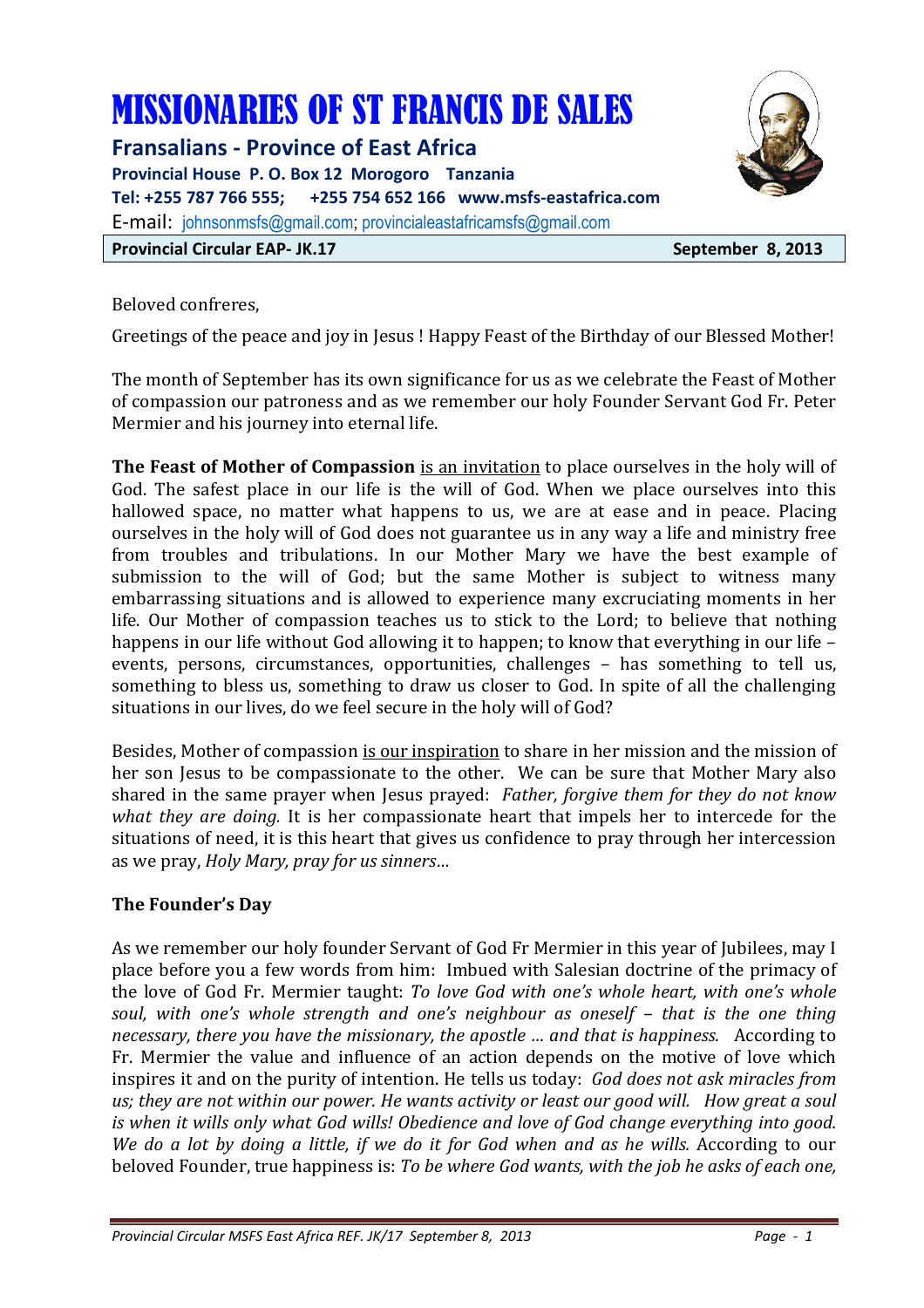*suffering the evils which he sends us, obedient to what pleases him – there you have true wisdom. (cfr Monsiuer Mermier By Adrien Dual pp. 112-113).*

In our times when religiosity seems to be declining from religious life, the words of our holy founder should give us new perspectives and proper direction in life. The tribulations our Founder had to undergo in order to start and establish our Fransalian Family should not be conveniently pushed to the world of oblivion. The hard past should give us strength us for a challenging future. As we honour our holy founder Fr. Mermier let us brace ourselves with Love i.e., that is God himself in our lives to meet strong demands to live a life of witness.

# **Priestly and Diaconate Ordinations**

On July 18, 2013 at St. Charles Luangwa and his Companions Parish, Bukene, Tabora, Tanzania, **Fr. Antonysamy Robert MSFS** was ordained priest and **Dn Sylvester Clement Sudhakar MSFS** was ordained Deacon by His Grace Paul Ruzoka, the Archbishop of Tabora Archdiocese. It was a very solemn occasion graced by the presence of many priests, religious and faithful. The function was beautifully organized in the open air with specially prepared stage and other arrangements. It was a real feast for entire Bukene and surrounding villages – attended by many people including those of other denominations and faiths.

Hearty Congratulations to Fr. Robert and Dn Clement for being ordained. We wish them every blessing they need in their consecrated life and ministry. We also express our sincere thanks to His Grace Paul Ruzoka, the Archbishop of Tabora Archdiocese for his willingness to ordain our candidates. The presence and collaboration from the diocesan clergy in the organization of the event is very much appreciated. It was a very challenging and demanding task of the MSFS Community Bukene and the parish of Bukene to see to the entire organization. We appreciate our confreres Fr. Santhosh Prakshbhavan and Fr. Sijo Pendanath, our collaborators the FCC Sisters, the parish leaders and the entire parish community for the meticulous planning and organization of the liturgy and the events of the day. Be blessed!

# **Fr. Antonysamy Robert MSFS - our new priest**

Fr. Antonysamy Robert was born on March 25, 1985 at Michalepuram, in the Archdiocese of Pondicherry, Tamil Nadu, India. He was the first born to parents Mr. Antonysamy and Mrs. Motchamary. As a young child he was baptised on April 17, 1985 and he received first communion and was confirmed on May 6, 1996.

After his primary education he joined the SFS Seminary Pudukottai. He did his canonical novitiate at Sannidi, Mysore and made the first profession on June 5, 2005. Then he completed his Philosophical studies at Suvidya and came to East Africa in the year 2008. He did his regency at SFS Children's Home at Ipuli in 2008-2009. Thereafter he did his Theological studies and formation at Fransalian House, Kola and JUCO Morogoro. He was ordained deacon on September 22, 2012 by His Lordship Most Reverend Telesphore Mkude the Bishop of Morogoro Diocese, Tanzania. After completing his theological studies and after short period of diaconate ministry in Bukene, he was ordained priest on July 18, 2013 at Bukene. We wish Fr. Robert a very good start in his priestly ministry and all the blessings in order to bless and to be blessing for the people of God.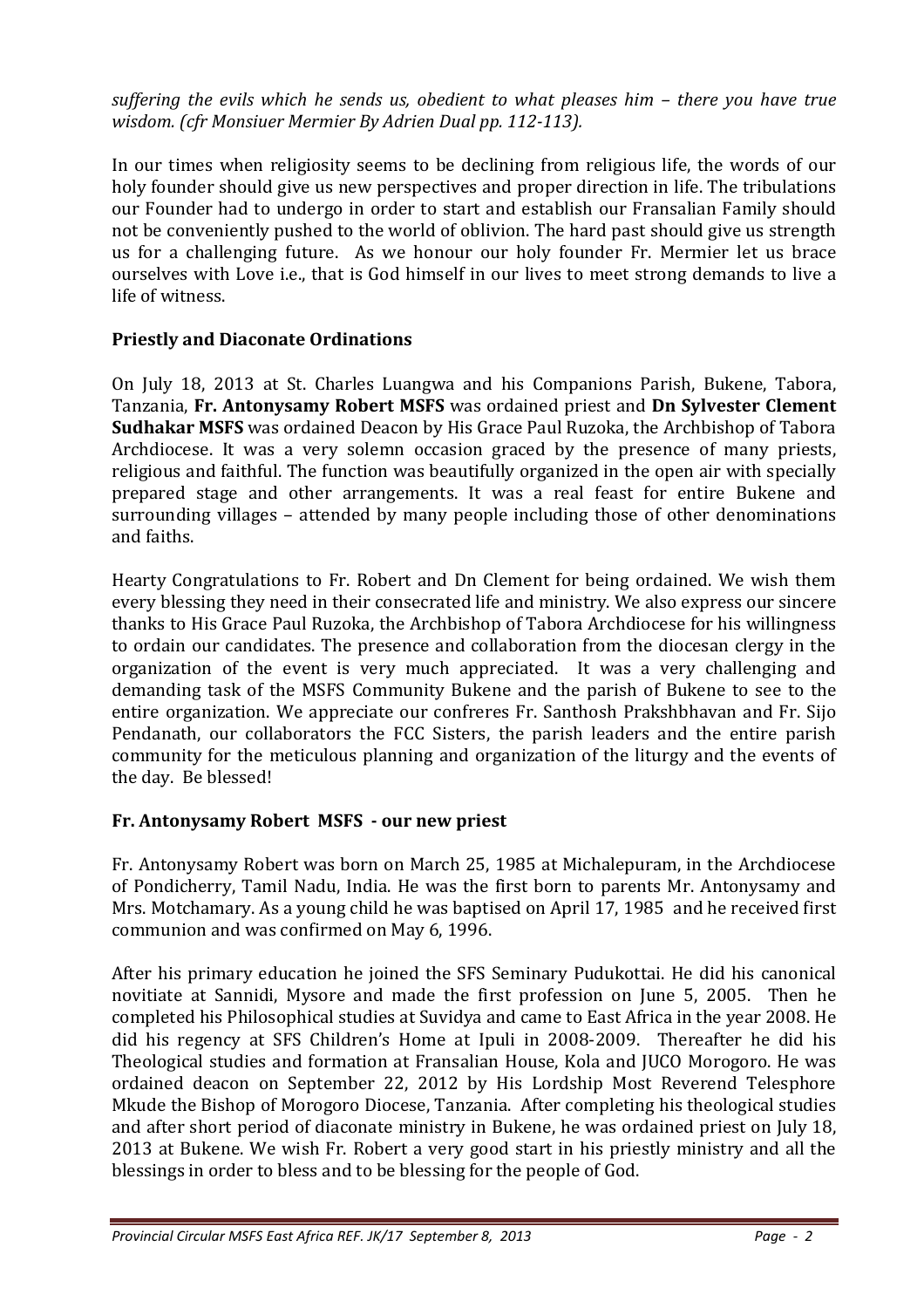# **Transfers and Appointments**

**Fr. Antonysamy Robert** is appointed to the MSFS Community at Itaga and is designated to be appointed as the Assistant Parish Priest of Itaga Parish, Archdiocese of Tabora, with effect from October 20, 2013.

**Fr. Maruthomalayil Joby** is transferred from Itaga, Tanzania and is designated to be appointed as Parish Priest of Osia Parish, Archdiocese of Tororo, Uganda with effect from November 3, 2013. He will be also the Superior of the MSFS Osia-Augururu Community.

**Fr. Kollapallil Jomat** is transferred from MSFS Community Mlolongo, Kenya to MSFS Community Bukene. He is designated to be appointed as the Assistant Parish Priest at Bukene Parish, Archdiocese of Tabora, Tanzania. He is also appointed to be the Manager of SFS School Bukene. These are effective from November 1, 2013.

**Fr. Pendanath Reji** is transferred from Fransalian Scholasticate and Fransalian School Morogoro and is transferred to the MSFS community at Ipuli, Tabora. He will be the Superior of the community and Manager of the SFS Schools. This takes effect from December 1, 2013.

**Fr. Nirappel Sebastian** is transferred from Osia, Uganda to MSFS Scholasticate Kola, Morogoro, Tanzania. With effect from November 23, 2013 he will be the Rector of the Scholasticate, Superior and Bursar of the Community, Manager of Fransalian School Morogoro, Director of Fransalian Communications and the Priest in-charge of Mkambarani Mission.

**Fr. Ngowi Innocent** is transferred from MSFS Community Mji Mpya, Dar es Salaam to MSFS Community Ipuli with effect from December 1, 2013. He will be also the Director of SFS Boys' Home, Mermier Girls' Home and the Furaha project for the visually impaired.

**Fr. Sebastian Williams** is transferred from MSFS Community Lububu to MSFS Community SFS Junior Seminary, Kihonda, Morogoro with effect from December 27, 2013. He is appointed as Vice Rector, Vice Principal, recruitment and in-charge of Aspirants.

**Fr. Peter Johnson Napoleon** is transferred from SFS Junior Seminary and is appointed to the MSFS Community Mwakata as the Superior of the Community, Director of SFS VTC and Manager of De Sales Primary School Isaka with effect from November 1, 2013.

**Fr. Kallikattu Francis** is transferred from Augururu, Uganda to MSFS community Mji Mpya, Tanzania with effect from November 23, 2013. He is designated to be appointed as the Assistant Parish Priest at Mji Mpya Relini. He is also given the responsibility to start the proposed SFS Primary School Bomba Mbili, Dar es Salaam.

**Fr. Vettukattil Joseph** is transferred from MSFS Community Mkuza and is designated to be appointed as the Parish Priest of St. Bruno Catholic Parish, Augururu, Tororo, Uganda with effect from November 1, 2013.

**Fr. Pendanath Sijo** is transferred from MSFS Community Bukene, Tanzania to MSFS Community Mlolongo, Kenya. He is designated to be appointed as the Assistant Parish Priest and as Principal of St. Joseph VTC with effect from November 1, 2013.

**Fr. Kochuparampil Pius** is appointed to the MSFS Community Mkuza and is designated to be appointed as the as the Assistant Parish Priest. He will also render formation assistance at MSFS Novitiate, Kibaha with effect from October 2, 2013.

**Fr. Kuldeep Kujur** is appointed as Socius at MSFS Noviciate Kibaha with effect from September 16, 2013.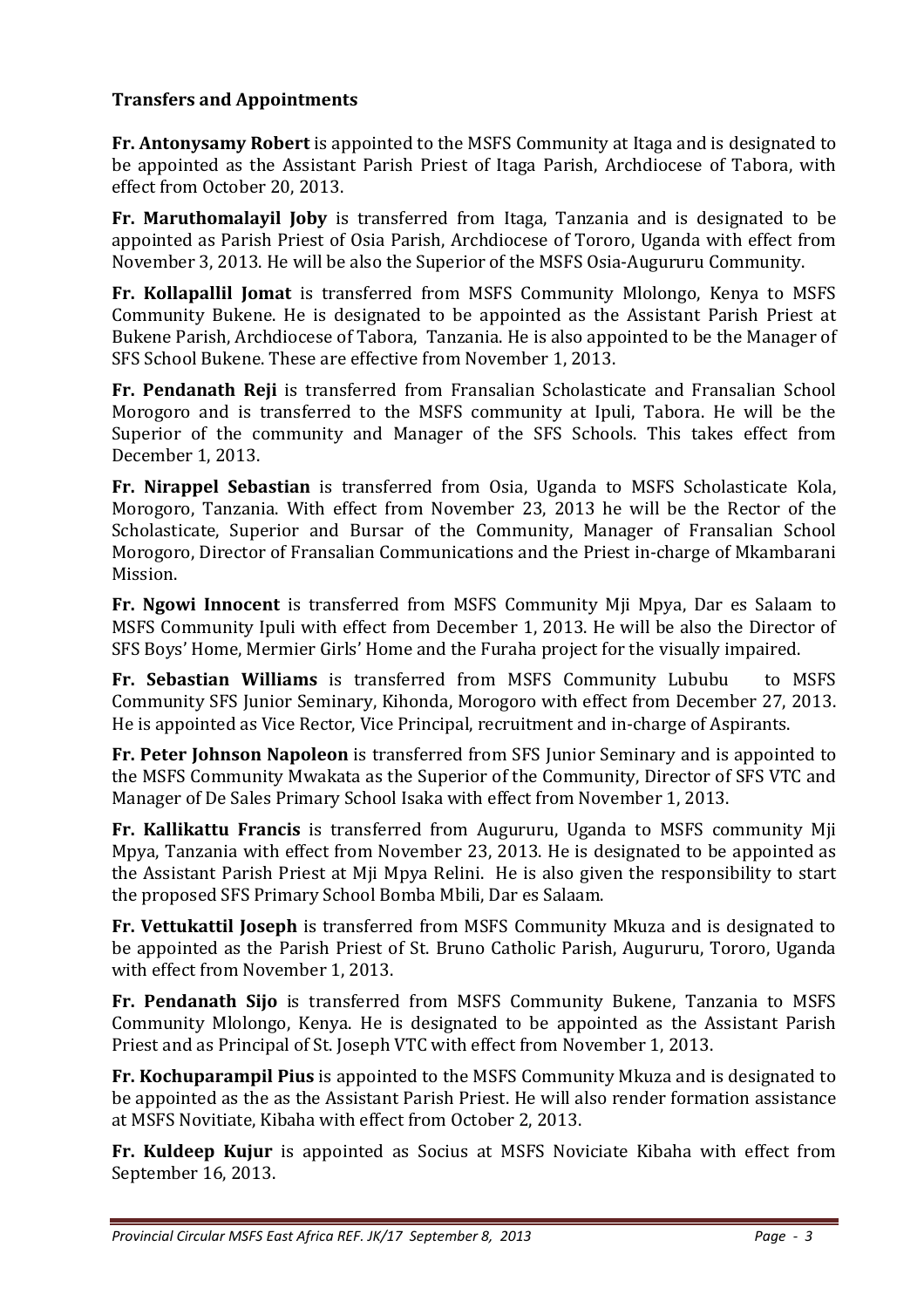**Fr. Vellachalil Jomon** is transferred from MSFS Community Ipuli to MSFS Community Lububu. He is appointed as the Superior of the community and is designated to be appointed as the Parish Priest of Lububu with effect from December 20, 2013.

# **Hearty welcome to Fr. Kuldeep Kujur**

As part of our collaborative efforts in formation, Fr. Kuldeep Kujur MSFS from South West India Province – currently in Chad-Cameroon - would join our MSFS Noviciate Community from September 15, 2013. We extend a very hearty welcome to him and wish him a very fruitful ministry here in East Africa. *Karibu sana*!

## **New Staff at LCI, Arusha**

**Fr. Joseph Puliyilakatt MSFS** from Southern African Region / North East India Province would soon join the LCI staff very soon. This is the jubilee Year of his priestly Ordination and our hearty congratulations to him. We extend to him a very warm welcome and pleasant ministry. *Karibu sana!*

**Fr. Mathew Kozhuppakalam MSFS** from South West India Province has already joined the LCI community and he would be rendering his services on a regular basis. We appreciate his readiness and availability and wish him very fruitful ministry at LCI. *Karibu sana!*

## **New Arrival- Young Missionary**

**Bro. Pendanath Martin MSFS** has arrived in Tanzania on August 25, 2013. Right now he is in Mkuza Parish and doing the language course under the guidance of Fr. Mathew Chavely. We appreciate his daring decision to opt for African Mission and we extend a warm welcome to Bro. Martin and good time of regency and further formation and ministry in Africa.

## **Land in Bissil, Kenya**

The Provincial Administration has requested **Fr. Chinnappan Arockiasamy** to take care and to do the environmental planning of our land in Bissil. This is in addition to his present responsibilities in Chera mission. We thank Fr. Samy for his generosity in accepting this very demanding task.

## **USA Vice Province – New Administration**

In the recently held Vice-Provincial Congress of USA Vice Province the following were elected:

- Fr. Luke Kalarickal as Councilor and Admonitor
- $\triangleright$  Fr. Joseph Mullakkara as Councilor
- Fr. Santy Kurian Kochupurackal as Advisor
- Fr. Tomy Joseph Puliyanampattayil as Advisor
- o Fr. Joseph Pottemmel as Bursar

Together with Fr. Augustine Tharappel the Vice Provincial they now form the Provincial Administration of the new USA Vice Province. Let us wish them every blessing they are in need of in their ministry of leadership and support them with our prayers. Congratulations and good wishes!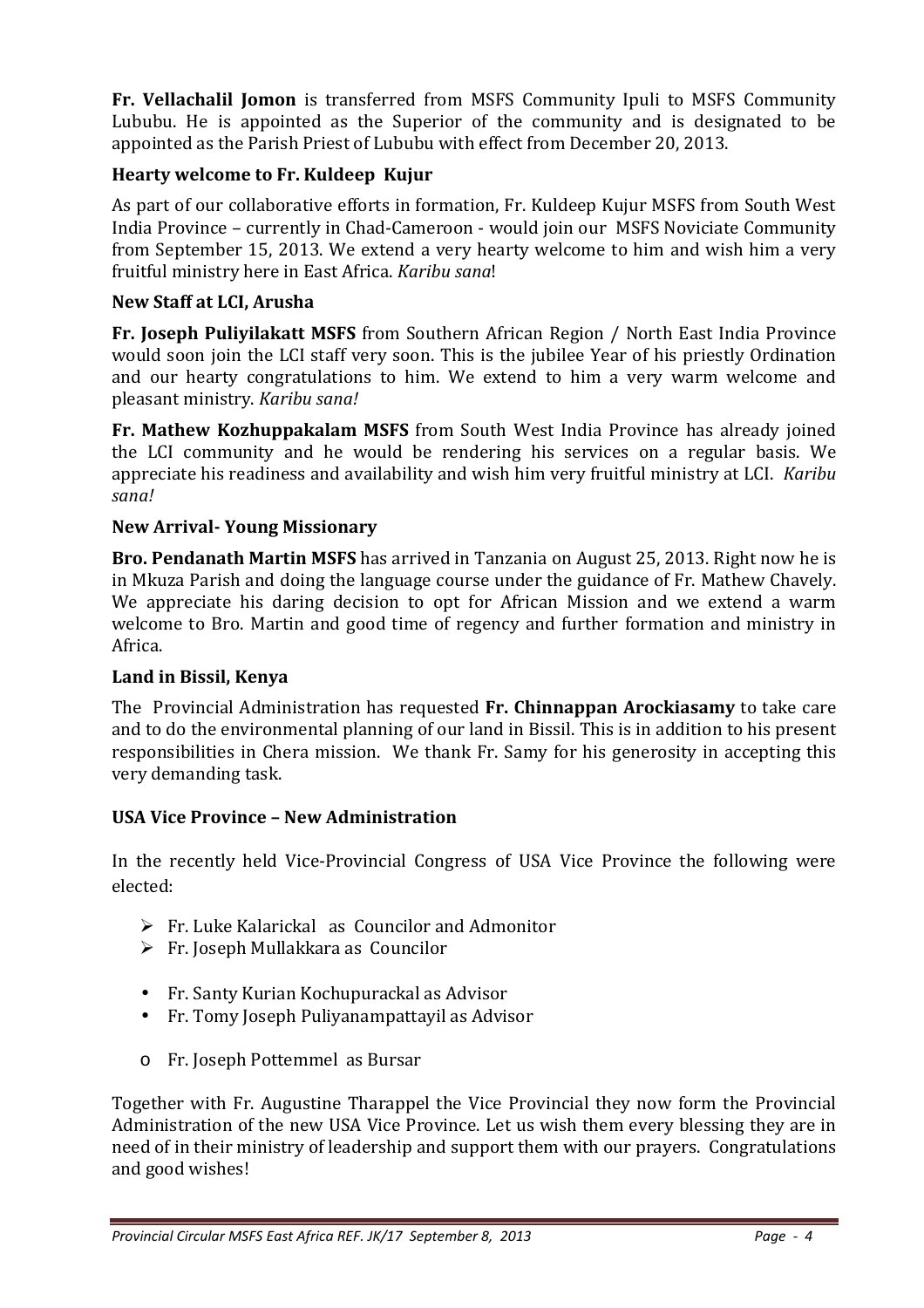## **Baraka News bulletin**

The third issue of Baraka is already in our hands. This issue mainly focusing on the apostolate of education has come out in a very appealing manner. My sincere congratulations to Fr. Francis Devadoss, Fr. Johnson Pathiyil and Fr. Robert the editorial team and for Fr. Jose Eriyanickal for organizing the printing.

#### **Baraka new Editorial Team**

**Fr. Pathiyil Johnson** is appointed as the chief editor and **Fr. Pendanath Sijo** will join the team. We wish them all the best. You are welcome to send news and articles of interest and significance to the editorial team.

#### **Pilgrimage to Holy Land**

Our confreres **Fr. Chinnappan Arockiasamy** and **Fr. Peter Johnson Napoleon** had the opportunity to visit the Holy and do the renewal program from July 17 to August 3. We thank the Almighty God for this grace and for all those who made this opportunity possible for us.

#### **Zambian Mission – New MSFS Venture**

MSFS The pioneers in Zambia Mission Fr. Amal Arockia Swamy, Fr. Britto Michael Selvam and Fr. Jude Thadeus Augustine were with us from August 1 to 20. On August 21, 2013 accompanied by Fr. Vincent Lourduswamy the Provincial of Pune Province they left for Lusaka, Zambia. They are now in the Diocese of Kabwe attending language course. It was a great joy to receive them in our mission and they had the opportunity to visit almost our communities and missions in East Africa. We appreciate their missionary enthusiasm and the readiness to venture into the unknown with deep trust in the Lord. I believe Zambian Mission of the MSFS is the right decision at the right time with the right people.

#### **Mozambique Mission: raised to the Status of Delegation**

From August 19, 2013 the Mozambique mission was raised to the juridical status of Delegation of Mozambique and it has **Fr. Petrus Kullu MSFS** as the first Delegation Superior. Our congratulations to Fr. Petrus and all the members in the Delegation and to the entire Nagpur Province. We also thank Fr. Paul Gonsalves MSFS the former mission Superior for his efforts to lead the mission and for the good collaboration with East Africa and in MSAF.

#### **Prayers requested:**

#### **For the sick and suffering :**

- Fr. Thomas Olickal
- Fr. Joseph Kunnappilly
- Fr. James Manjackal
- Fr. Raison Kauduavakuzhy
- Fr. Joseph Thayyil
- Fr. Prabhudas Kujur

May the Lord of compassion and power send his healing touch up on each one of them.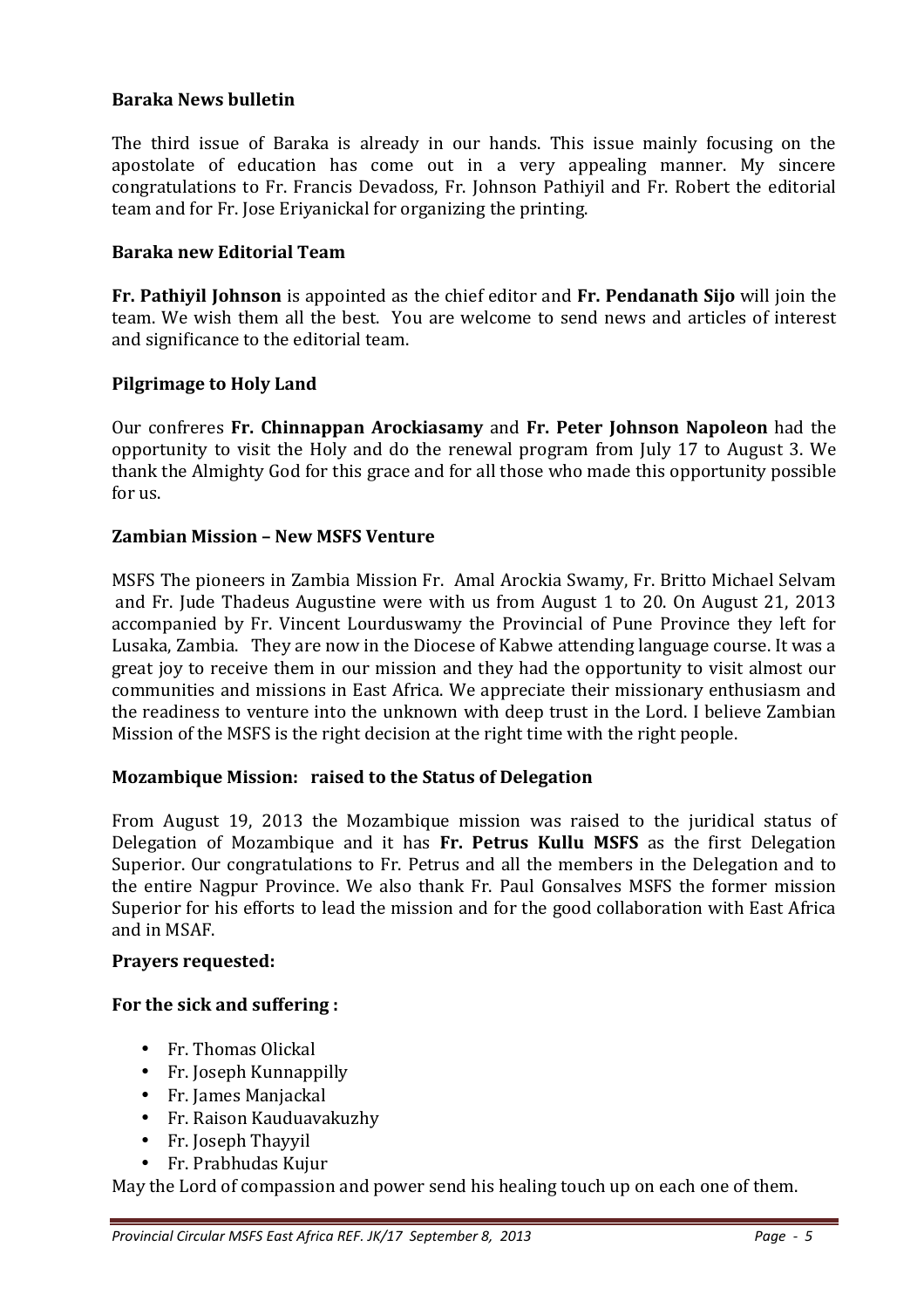# **For the departed ones:**

- o **Fr. George O'Sullivan MSFS** of English Province passed away on August 22, 2013 at the age of 83.
- o **Fr. Philip D'silva MSFS** of Nagpur Province passed away on August 14, 2013 at the age of 82.
- - **Mrs. Savariammal**, the beloved mother of our confrere Fr. David Soosai, passed awayon July 30, 2013 due to old age related illnesses. She was 70 years old.
- - **Mr. Kavin Yesu,** one of the nephews of Fr. Chinnappan Arockiasamy, passed away on September 5, 2013 due to an accident at the age of 21.

Our sincere condolences to our dear confreres and their family members in their moments of pain and loss. May the souls of the faithful departed through the mercy of God rest in peace.

# **News of Apostolate**

# **SFS IPS School Day 2013 at Katani, Kenya**

On August 3, 2013 the SFS Integrated Primary School at Katani, Kenya celebrated the "School Day 2013" with colorful events. Mr. Raj Mohan Resident Manager of Clips Ltd was the guest of Honor who officially opened the newly constructed approach road to the Institution. In his message he insisted on the need of Education as a source opening the heart and mind to the new realities and possibilities. It was followed by the cultural programs performed by the children - which took the school to its heights in terms of organization and performance. The students were awarded for their academic performance and Sport Competitions. The Chairperson of the PTA generously congratulated and appreciated the work of the Missionaries of St Francis De Sales. It was attended by all the parents, the pioneers of Zambian Mission, priests and religious from the surroundings and number of dignitaries from the government administration.

*Report from Fr. Sunny Vettickal MSFS* 

# **HIJA TAKATIFU – Holy Pilgrimage KATEGILE 2013, Tanzania**

Under the leadership of Fr. Tomychan Perumanoor the parish priest of Itaga, this year the Annual Hija at Kategille was celebrated on August 11, 2013. It was preceded by nine days of novena, Holy Rosary and Holy Mass. Fr. Reji Joseph MSFS officiated the opening day of the novena with the Holy Mass on August 2, and thereafter we had Eucharistic celebration every day in the Church. On August 9, sixty children were baptized. On August 11, on the day of pilgrimage, we had the Holy Eucharistic Celebration celebrated by Fr. Provincial, Fr. Johnson Kallidukil MSFS on the hill-top and we had number of our confreres who solemnized the occasion by their presence. We sincerely thank our Provincial for his wonderful heart-touching homily and for giving First Holy Communion to 25 children. It is worth mentioning that there were so many religious sisters and brothers from Tabora for the entire celebration. As in the past years, more than 1500 faithful from different parishes came to seek the blessings of our Lady. After the Eucharistic Celebration, we had the long procession around the hill, led by the choirs from different stations of the parish which added more colour to the procession and helped people to experience the Grace of God.

*Report from Dn. Clement Sudhakar MSFS*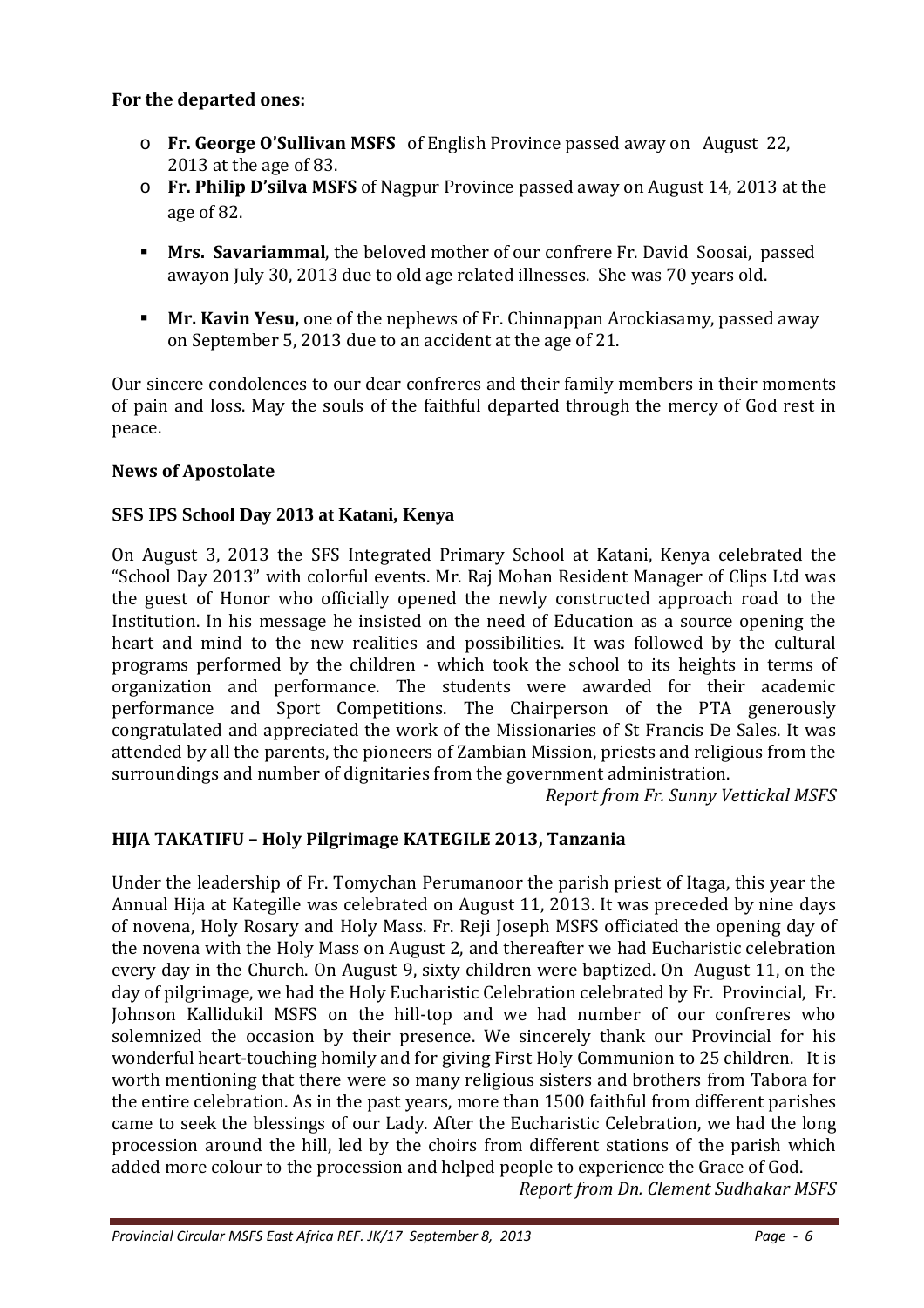# **LIFE IN THE SPIRIT – Retreat in Chera Parish, Kenya**

Form August 17 to 23, there was Charismatic retreat organized in Chera Parish, Meru Kenya. The theme of the retreat was "LIFE IN THE SPIRIT". Based on Matthew 5:6 *Blessed are they who hunger and thirst for righteousness, for they will be satisfied.* The Facilitators of the Charismatic group was from Nairobi belonging to different Dioceses. The topics covered included but not limited to. *Love of God; Jesus our Saves and sets free; Salvation and freedom; Healing of the family tree; Sins, repentance and forgiveness; Lordship; Discipleship; Holy Spirit and Witnesses* etc. There were almost 450 regular participants from 10 parishes. The retreat consisted of several input sessions, daily Mass, Eucharistic adoration, Confession counselling and healing services. Most the resource persons were laity.

The people who attended the seminar got a chance to get God experience more closely and also to renew their family life. . They were happy to see that were healed physically, spiritually and psychologically. During this one week seminar Fr. Stephen Ubadesi, and Fr. Mati from Embu Diocese were helping the parish for daily confession. On closing day Fr. Johnson Kallidukil, the Provincial was present and presided over the concluding Eucharistic celebration. As a whole the Charismatic retreat for Chera parish was a grace filled one this year as we continue to celebrate ' The Year of Faith'.

*Report by Fr. Chinnappan Arockiasamy MSFS* 

# **LCI – New academic Year**

The inauguration of the fourth academic year (2013-14) of Lumen Christi Institute was held on September 7, 2013. The inaugural Mass of the Holy Spirit was presided over by Rev. Fr. Luke Mbefo from Spiritian Seminary Njero. The 'lectio Brevis' also was given by Dr. Luke Mbefo on the theme: "The Challenge of Chinua Achebe." In the inaugural function Fr. Abraham gave the welcome address and Fr. Thomas Kochalumchuvattil gave a brief report about the academic activities of 2012-13 and the inaugural function came to an end with *Ngoma* by the new comers.

*Report by Fr. Thomas Kochalumchuvattil MSFS* 

## **My Tentative Programs:**

#### **September**

- 8 Mji Mpya Relini Parish Dar es Salaam
- 10-11 Ifakara
- 13-15 Hija Lububu, Tabora

19 to Oct 18 In India Jubilee Celebrations and Provincials Forum Meeting

#### **October**

- 19 Fransalian School Morogoro School day
- 20 Lukobe Mission, Jubilee celebration
- 26 Final Jubilee celebrations in East Africa Morogoro
- 27 To LCI Arusha
- 28 MSAF Meeting at LCI
- 29- 30 Council Meeting at LCI